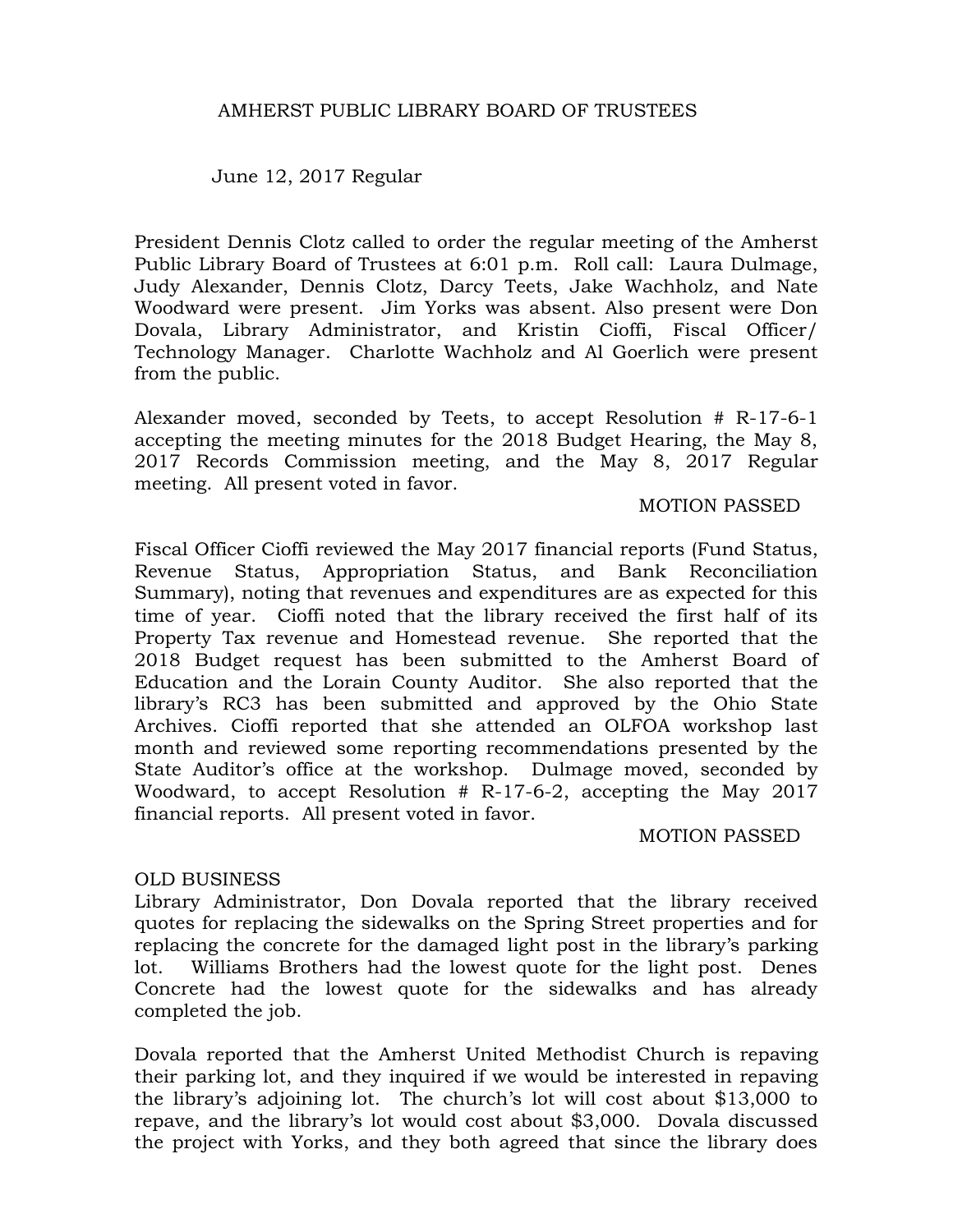#### AMHERST PUBLIC LIBRARY BOARD OF TRUSTEES

June 12, 2017 Regular

not use the lot, they do not think it would be financial prudent to repave it. Dovala introduced Al Goerlich, chair of the Trustees of the Amherst United Methodist Church. Goerlich asked if the church would be able to repave the library's lot along with theirs, provided the church covers the expense. Since, the church's parishioners use the library's lot, they are willing to pay for it to be done. Dovala noted that in speaking with Yorks about the matter, Yorks recommended that if they allowed the church to repave the lot, there should be a written agreement stipulating that the library is able to repurpose or sell the property at any time. Alexander moved, seconded by Wachholz, to accept Resolution # R-17-6-3, allowing the Amherst United Methodist Church to repave the library's adjoining lot at the church's expense. Dulmage asked if there would be any issue regarding insurance coverage. Dovala replied that since the parishioners already use the lot, there would be no change in coverage. All present voted in favor.

#### MOTION PASSED

Dovala and the church will put an agreement in writing as suggested by Yorks. Goerlich thanked the board for letting the church put picnic tables on the library's lot adjacent to the church, noting that they would like to add 2 more tables for the summer. Clotz asked if tables were used often. Goerlich replied that they were used some by teens, but were also used for the church's bible school. Goerlich left the meeting at 6:19 p.m.

#### LIBRARY ADMINISTRATOR'S REPORT

Dovala reported that summer reading has started, and he distributed an adult event calendar to the board. In the past, the library has participated in Main Street Amherst's Walkin' on Wednesdays, but the event did not draw a lot of people. This summer, Youth Services Manager, Nancy Tomek and Adult Services Manager, Melanie Presler will work together to plan different family activities for Walkin' on Wednesdays. They hope to be able to draw more people than in the past. Dulmage suggested having a children's band or theater group perform at the event. Dovala replied that he would have Tomek look into those ideas.

Dovala thanked the staff members that participated in Amherst's Memorial Day parade. Youth Services Specialist, Lisa Stanley suggested having a rain barrel contest as part of summer reading. The rain barrel that will be awarded in the contest was pulled in the parade.

Dovala reported that the Lorain County Library Administrator's Council discussed state library funding at their latest meeting, and it doesn't look